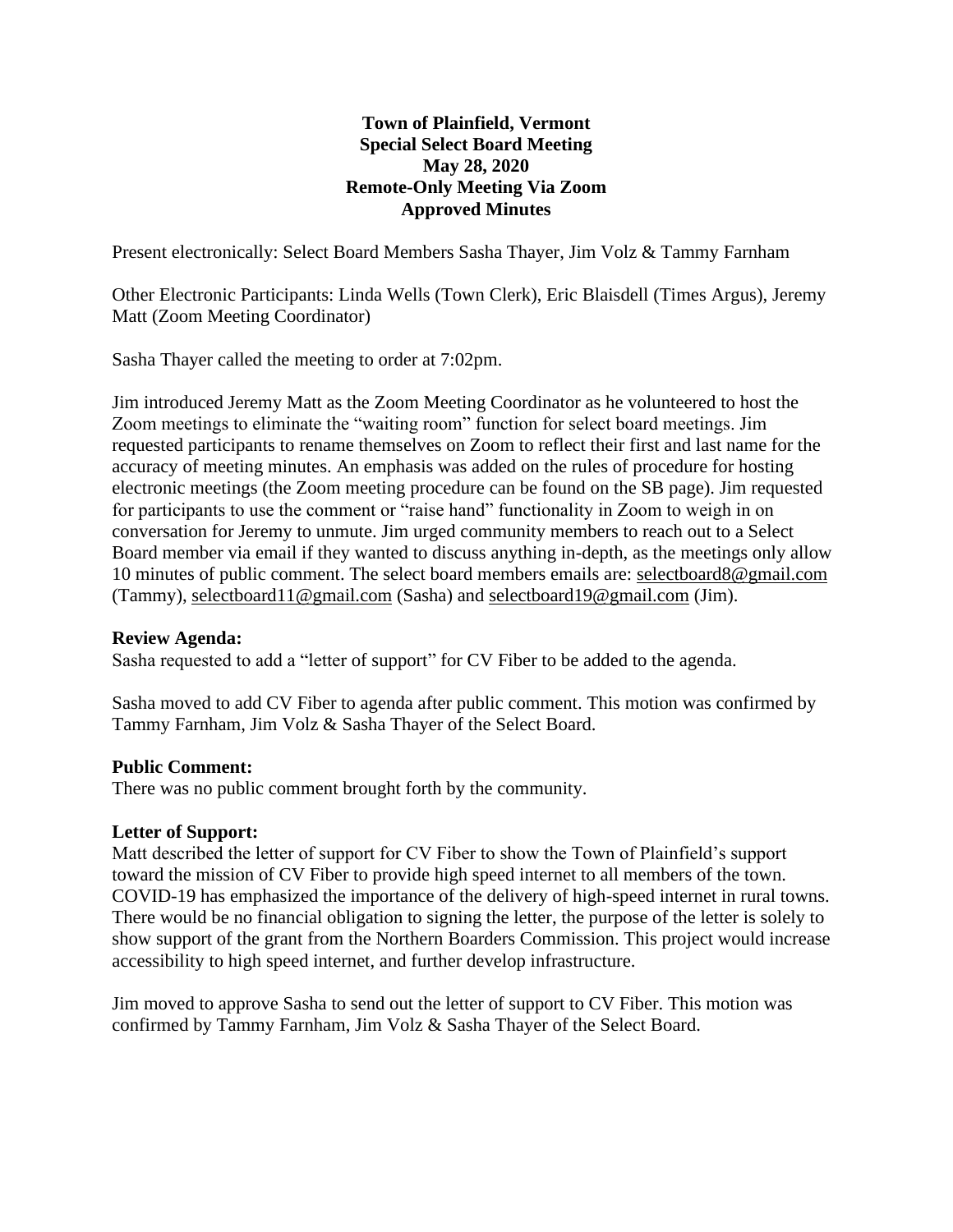## **Pedestrian Bridge Project:**

Tammy called Ross Gouin (Agency of Transportation for the State of Vermont), who is kindly helping us with the bridge project. In 2014 the bridge project was started. The Town of Plainfield has received federal and state grants to help with the design and construction of the pedestrian bridge. Plainfield took out a grant in 2014 for \$393,000 with 90% funding from the state/federal with the town contributing an additional 10%. In 2016 and 2017, an additional grant was received, amounts were 80% /20%. The grants total \$589,200, and the town is expected to contribute \$78,540 in order to make the project happen. The funding amount breakdown is: \$475,604 (federal funding) & \$35,056 (state funding). The pedestrian bridge project was put out for bid in February. The bids came in extremely high, one was \$800,000 and another \$900,000. The numbers do not include additional costs such as engineering which was approximately \$100,000 and another \$60,000 for inspections

The way that the grant is written states that the money is only provided by the state/federal if the bridge is installed. Otherwise the town is expected to provide \$100,000 for the money used for engineering. Tammy suggested for reevaluation to see if we can reduce costs. A grant extension is needed, as the bridge construction was intended to start in spring 2020. Tammy requested for a formal motion to ask for extension. If we do not extend the project it would be seen as an "abandoned project" and jeopardize the loss of the money for funding and/or require payment of the money already used. Tammy stated there is no additional cost for the extension.

Next step: sign the extension, try to navigate some of the solutions, work on cutting costs, establish project manager, and request for Alice to look for grants.

It was initially decided that one lane of the bridge must remain open, as detours around the bridge are significantly longer. However, this made the project more complex and timely, reevaluating the closure of the bridge might reduce the cost of the project. More funding is needed, as such, searching for more grants would help come to overcome the additional 200 – 300k needed for the project, Tammy stated most grants are 80/20%. A second opinion/new engineer might be worth considering to see if we could get a different design, however, this would cost an additional \$100,000.

The initial project manager (Pat Travers) got done, so there is not currently a project manager. Ross Gouin of the Agency of Transportation is willing to work with one select board member to help out to understand the logistics. A project manager would typically manage all of the aspects of this project.

Eric Blaisdell asked about the Town of Plainfield putting out the bids again given that the economy is different than it was in February.

Tammy stated that Ross suggested to putting the bids back out in October. But, it is a difficult project, and there are many aspects that will not be lessened by the economy.

Tammy suggested to move forward with asking Alice to look for additional grants.

Tammy agreed to continue to be the point person for the bridge project, however, at some point a project manager might be needed in order for the project to run smoothly.